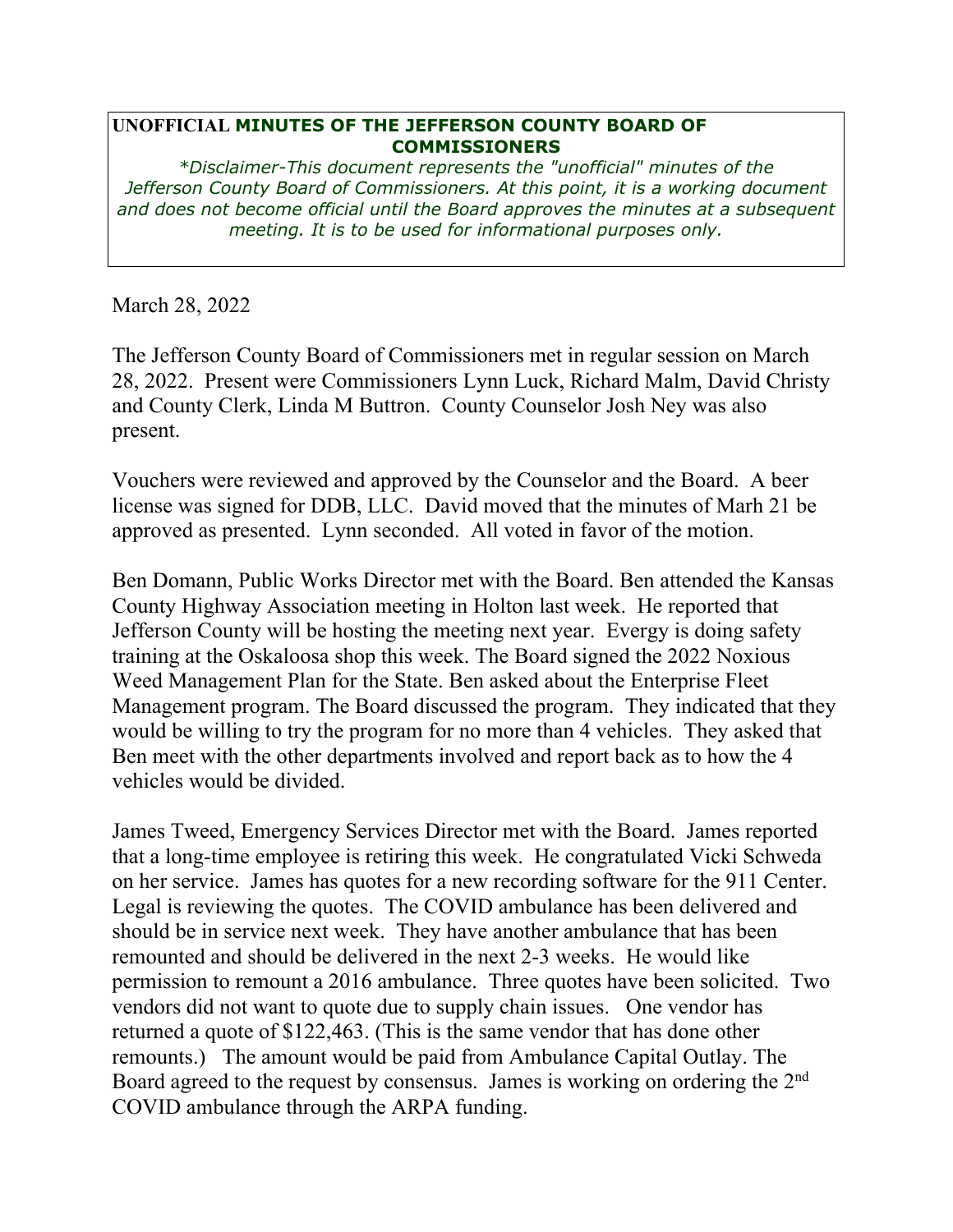Crystal VanHoutan, Health Department Administrator met with the Board. Crystal gave a COVID update. To date Jefferson County has had 4,750 cases, 159 hospitalizations and 59 deaths. In the last ten days there have been 4 cases. Beginning next week KDHE reporting for COVID will be different due to the waning case numbers.

Chris Schmeissner, Chief Information Officer updated the Board on the aerial photography project. The project is virtually complete. Chris also discussed changes in the network.

Sheriff Jeff Herrig met with the Board. The Board discussed the proposals received for the Construction Manager position on the jail project. Lynn moved that the Board select Loyd Builders. David seconded. All voted in favor of the motion.

Treasurer Lisa Buerman presented sealed bids for lake lots to the Board to open. Susan Elkins bid \$ 327 each for Lots 155, 156 & 157 in Lakewood Hills. Richard moved that the bids be accepted. David seconded. All voted in favor of the motion.

Dustin Parks, Community Development Director met with the Board. Dustin informed the Board that there will be a Planning Commission meeting tonight. He is looking at changing regulations regarding guest house provisions.

Ben Domann asked for an executive session. Richard moved that the Board recess into executive session to discuss matters of attorney client privilege regarding pending litigation until 1:36 p.m. David seconded. All voted in favor of the motion. The Board recessed at 1:31 p.m. Present during the session were Josh, Ben and the Board. The Board reconvened at 1:36 p.m. The chair announced that no binding action was taken during executive session. Lynn moved that the road use renewal agreement with MCM Properties be signed. David seconded. All voted in favor of the motion.

Richard moved that Resolutions 2022-007 be approved transferring 2021 funds from the Public Works-Road and Bridge Division fund to the Special Machinery and Equipment Fund. Lynn seconded. All voted in favor of the motion.

Richard moved that Resolution 2022-008 be approved transferring money from the 2021 Public Works-Auxiliary Services Division fund to the Noxious Weed Capital